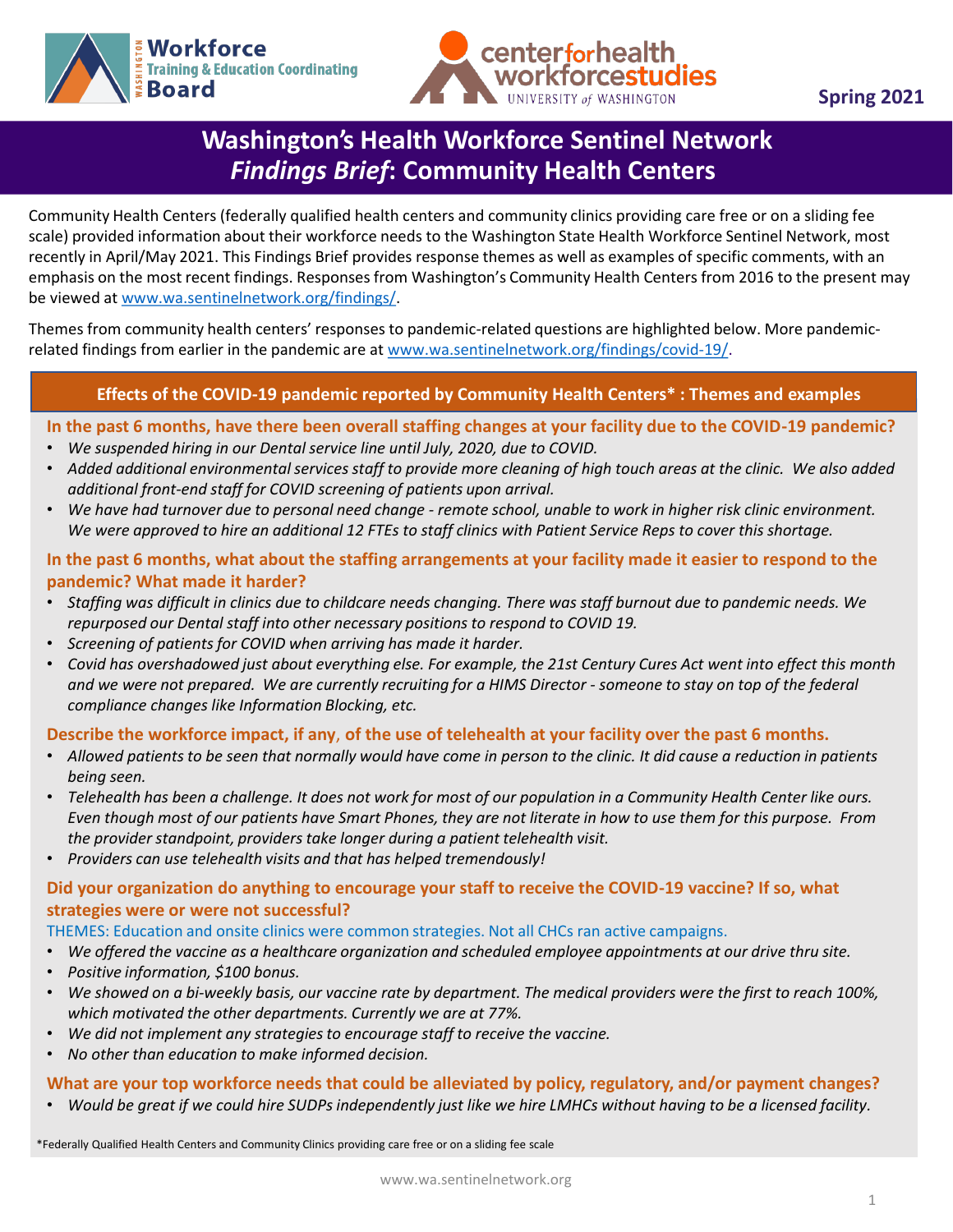# **Community Health Centers (Spring 2021)**

Between 2016 and 2021, over the course of 10 reporting periods, Community Health Centers and other health care facilities in Washington provided key, on-the-ground information to the Washington State Health Workforce Sentinel Network. Below are highlights of trends over time and recent findings. More Community Health Center findings, along with those from other health care facilities, are at wa.sentinelnetwork.org.

# **Community Health Centers\* - Occupations with exceptionally long vacancies: 2016-2021**

| Top occupations cited as having exceptionally long vacancies by date of reporting** |                                                          |                                                              |                                                                   |                                                              |                                                                                       |                                                                    |                                                              |                              |            |
|-------------------------------------------------------------------------------------|----------------------------------------------------------|--------------------------------------------------------------|-------------------------------------------------------------------|--------------------------------------------------------------|---------------------------------------------------------------------------------------|--------------------------------------------------------------------|--------------------------------------------------------------|------------------------------|------------|
| Rank                                                                                | Winter 2016                                              | Spring 2017                                                  | <b>Fall 2017</b>                                                  | Summer 2018                                                  | Spring 2019                                                                           | <b>Fall 2019</b>                                                   | <b>Fall 2020</b>                                             | Spring 2021                  |            |
| 1                                                                                   | <b>Medical</b><br>assistant                              | Physician/<br><b>Surgeon</b>                                 | <b>Medical</b><br>assistant<br>Physician/<br><b>Surgeon</b>       | Physician/<br><b>Surgeon</b>                                 | <b>Medical</b><br>assistant                                                           | Physician/<br><b>Surgeon</b>                                       | <b>Registered</b><br>nurse                                   | <b>Medical</b><br>assistant  |            |
| $\overline{2}$                                                                      | <b>Nurse</b><br>practitioner                             | Social worker                                                | <b>Dental</b><br>assistant                                        | Registered<br>nurse                                          | Physician/<br><b>Surgeon</b><br><b>Dental</b>                                         | <b>Dental</b><br>assistant<br><b>Medical</b>                       | <b>Mental health</b><br>counselor                            | <b>Registered</b><br>nurse   | 个          |
|                                                                                     |                                                          |                                                              | Registered<br>nurse                                               |                                                              | assistant<br>Registered<br>nurse                                                      | assistant<br><b>Nurse</b><br>practitioner                          |                                                              | Physician/<br><b>Surgeon</b> |            |
| 3                                                                                   | <b>Dental</b><br>assistant<br><b>Registered</b><br>nurse | <b>Mental health</b><br>counselor                            | <b>Mental health</b><br>counselor<br><b>Nurse</b><br>practitioner | <b>Medical</b><br>assistant                                  | <b>Mental health</b><br>counselor                                                     | <b>Mental health</b><br>counselor<br>Physician<br><b>Assistant</b> | Physician/<br><b>Surgeon</b>                                 |                              | Most cited |
| 4                                                                                   | Physician/<br><b>Surgeon</b>                             | <b>Multiple</b><br>occupations<br>cited at same<br>frequency | <b>Multiple</b><br>occupations<br>cited at same<br>frequency      | <b>Dental</b><br>assistant                                   | Chem.<br>dependency<br>professional<br><b>Dentist</b><br><b>Nurse</b><br>practitioner | <b>Multiple</b>                                                    | <b>Multiple</b><br>occupations<br>cited at same<br>frequency |                              |            |
|                                                                                     |                                                          |                                                              |                                                                   | <b>Mental health</b><br>counselor                            | <b>Dental</b><br>hygienist                                                            | <b>Dental</b><br>hygienist                                         | occupations<br>cited at same<br>frequency                    |                              |            |
| 5                                                                                   | <b>Mental health</b><br>counselor                        |                                                              |                                                                   | <b>Multiple</b><br>occupations<br>cited at same<br>frequency | <b>Multiple</b><br>occupations<br>cited at same<br>frequency                          | <b>Multiple</b><br>occupations<br>cited at same<br>frequency       |                                                              |                              |            |

\*Federally Qualified Health Centers and Community Clinics providing care free or on a sliding fee scale

\*\* Summer 2016 not shown due to space limitations. Spring 2020 findings not shown due to low response

### **Demand for healthcare workforce reported by Community Health Centers\* (Spring 2021)**

- *[Marriage and family therapist, mental health counselor, psychologist] Medical providers are calling on the Behavioral Health staff a lot more to intervene with our primary care patients to address crisis needs.*
- *[Registered nurse, medical assistant] New workflows as a result of Covid have had an increased load for these positions.*
- *[Registered nurse] Loss of current staff and not enough qualified applicants.*

### **Reasons for vacancies reported by Community Health Centers\***

**Most difficulties in filling open positions were not related to COVID-19, although the pandemic is a factor**

- *[Marriage and family therapist, mental health counselor] We have been advertised for a masters' level counselor (LMHC or LMFT) for over 6 months and have not had any qualified candidates apply.*
- *[Registered nurse, medical assistant] Have recently increased entry level to address salary requirements of candidates.*
- *[Medical assistant, registered nurse, family medicine physician, dental hygienist] Not enough qualified candidates.*